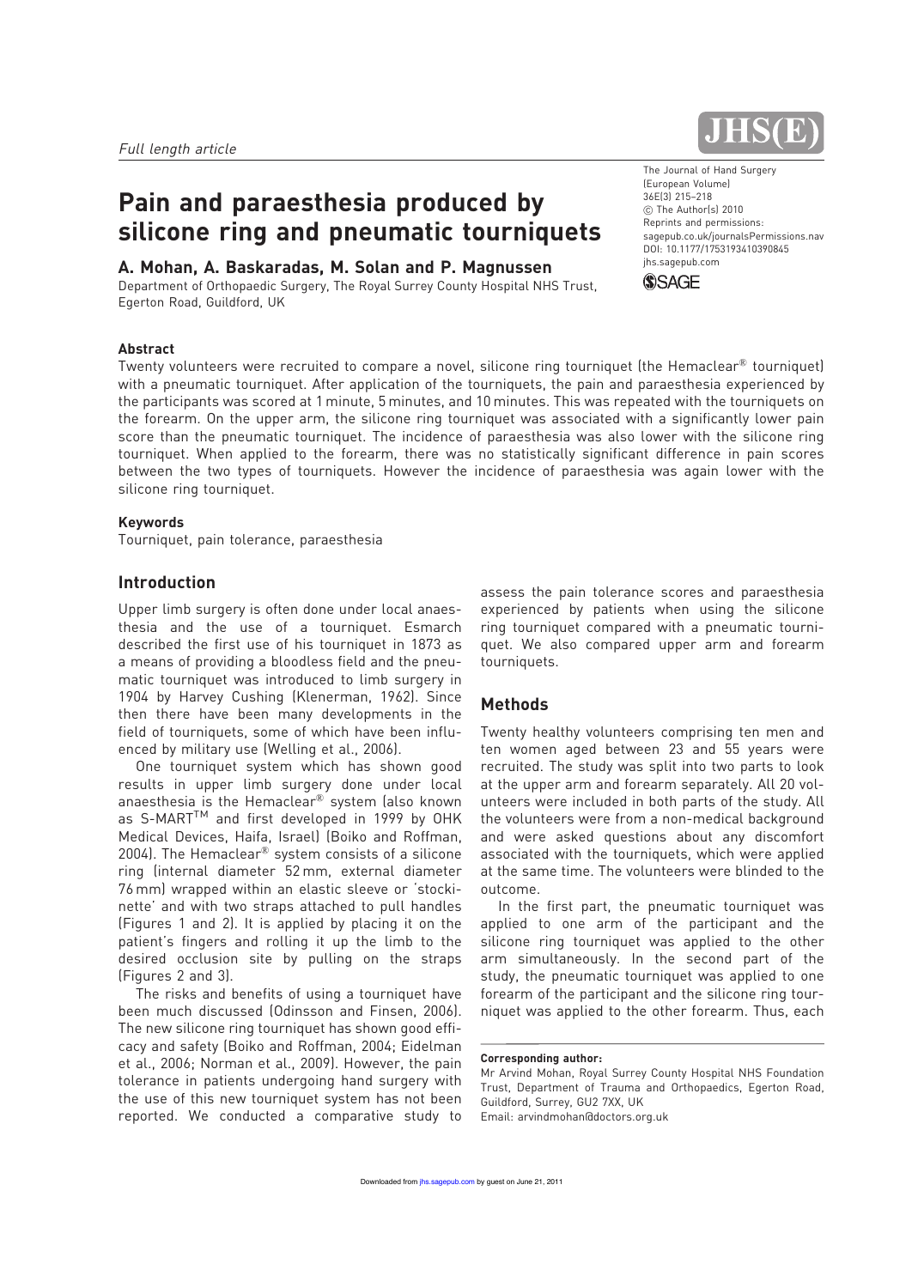

Figure 1. The 'Hemaclear®' or silicone ring tourniquet.



Figure 2. Holding the straps to position the tourniquet.

volunteer acted as his/her own control. The upper arm tourniquet was applied 10 cm above the medial epicondyle and the forearm tourniquet 10 cm below this point.

The pneumatic tourniquet (Oak Medical Services Ltd, North Lincolnshire, DN20 8PD) was placed over four layers of orthopaedic wool after exsanguination with a Rhys-Davies exsanguinator, and a size 45/9 pneumatic cuff was inflated to a pressure 100 mmHg above systolic blood pressure.

The silicone ring tourniquet was directly applied after skin preparation without the need for wool or exsanguination and the size was chosen according to the limb circumference and the systolic blood pressure of the patient.

After application of the tourniquet, pain experienced by the participants was scored out of 10 (with '0' being no pain and '10' being worst pain ever) at 1 minute, 5 minutes and 10 minutes in both



Figure 3. Rolling the silicone ring to the desired position.

parts of the study. Paraesthesia was scored '0' if there was no numbness or tingling at the site of or distal to the tourniquet, and '1' if either of these was experienced.

Each tourniquet was applied by the same investigator (A.M.). No actual surgical procedures were done and the tourniquets were removed after 10 minutes.

Once the data had been collected, two-tailed paired *t*-tests were used for statistical analysis. A  $p$ -value of <0.05 was considered statistically significant.

# Results

The results are summarized in Table 1.

When the tourniquets were applied to the upper arm, the average pain score of the 20 participants after the first minute was similar for both the pneumatic and the silicone ring tourniquets. At 5 minutes, the average pain scores with the silicone ring tourniquet dropped below that experienced with the pneumatic tourniquet. Overall, it was found that in the upper arm, after 10 minutes, the silicone ring tourniquet was associated with a significantly lower pain score than with a pneumatic tourniquet.

When the tourniquets were applied to the upper arm, paraesthesia was more common with the pneumatic tourniquet than with the silicone ring tourniquet; six out of 20 participants experienced paraesthesia at 1 minute with the pneumatic tourniquet, compared with only one with the silicone ring tourniquet. By 10 minutes, 16 of the 20 participants wearing pneumatic tourniquets on the upper arm were experiencing paraesthesia. Of these, two were severe and three found the discomfort so unbearable that they had to have the tourniquet removed. In comparison, at 10 minutes, only four of the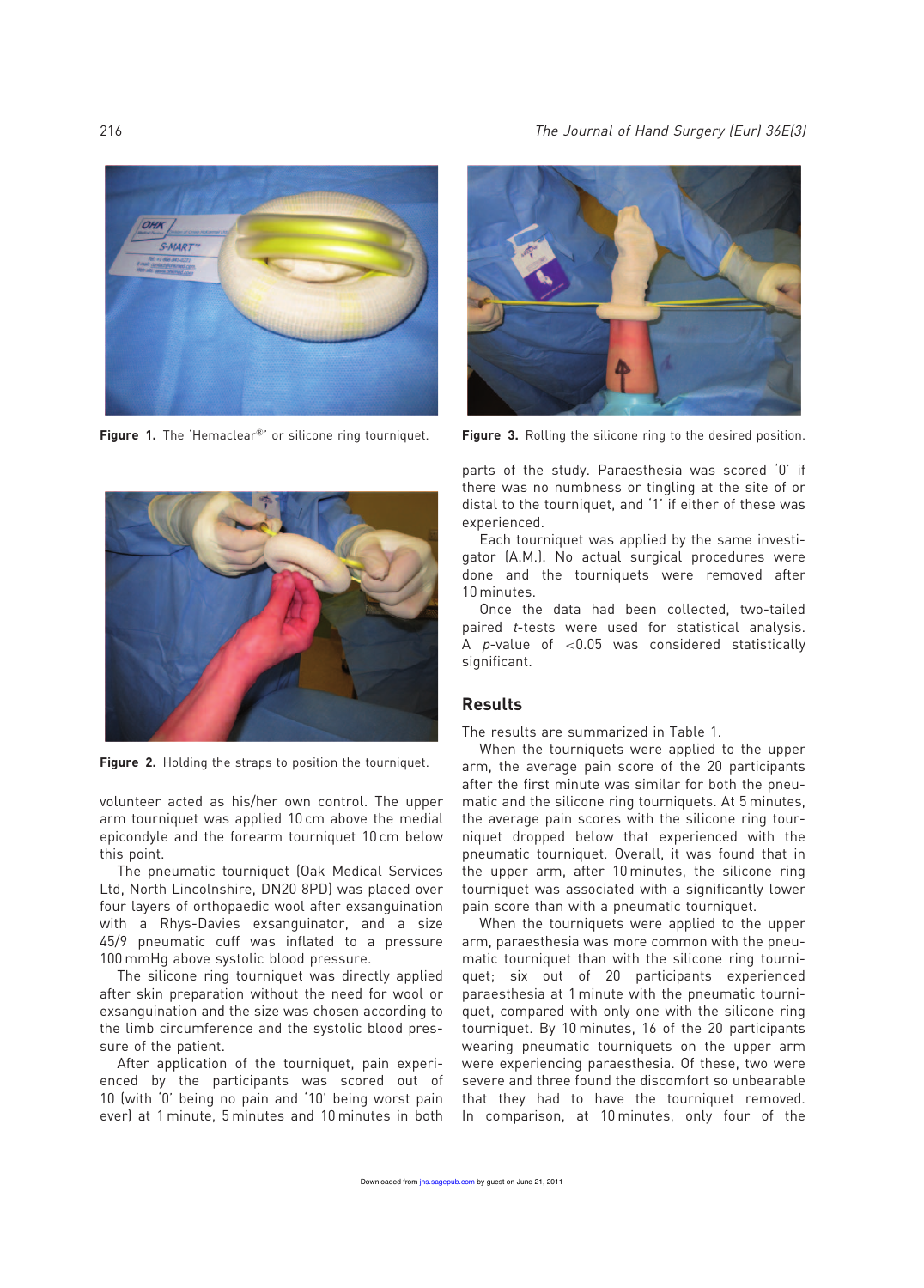|                           | 1 minute      | 5 minutes     | 10 minutes    | p-value (10 mins) |
|---------------------------|---------------|---------------|---------------|-------------------|
| Pain scores at upper arm  |               |               |               |                   |
| Pneumatic tourniquet      | 4.0(1.5)      | $4.3$ $(1.6)$ | 5.7(2.5)      | < 0.01            |
| Silicone ring tourniquet  | 4.7(1.6)      | $3.1$ $(1.6)$ | $3.7$ $(2.3)$ |                   |
| Paraesthesia at upper arm |               |               |               |                   |
| Pneumatic tourniquet      | 0.3(0.5)      | $1.2$ $(0.5)$ | $3.2$ $(0.5)$ | < 0.01            |
| Silicone ring tourniquet  | 0.1(0.22)     | 0.3(0.2)      | 0.8(0.4)      |                   |
| Pain scores at forearm    |               |               |               |                   |
| Pneumatic tourniquet      | $4.1$ $(1.6)$ | $4.3$ $(1.7)$ | $2.3$ (1.7)   | 0.09              |
| Silicone ring tourniquet  | 5.5(1.1)      | 3.5(1.5)      | $1.9$ $(1.2)$ |                   |
| Paraesthesia at forearm   |               |               |               |                   |
| Pneumatic tourniquet      | 0.5(0.5)      | 0.7(0.5)      | 0.8(0.4)      | ${<}0.01$         |
| Silicone ring tourniquet  | 0.1(0.2)      | 0.2(0.4)      | $0.2$ $(0.4)$ |                   |

Table 1. Pain scores and presence of paraesthesia, values are given as mean (SD)

participants experienced paraesthesia with the silicone ring tourniquet. The paraesthesia was described as mild though one had to have the silicone ring tourniquet removed (this participant had to have the pneumatic tourniquet removed as well). Overall, it was found that in the upper arm, after 10 minutes, the silicone ring tourniquet was associated with a significantly lower incidence of paraesthesia than with a pneumatic tourniquet.

In the second part of the study with tourniquets applied to the forearm, pain scores with both types of tourniquet were lower than when placed on the upper arm. With the silicone ring tourniquet, the average pain score at 1 minute was again 5. However the pain scores decreased at both the 5 minute and 10 minute points. With the pneumatic tourniquet, pain scores were initially slightly lower. However, at 5 minutes, the pain scores increased then fell at 10 minutes. There was no statistically significant difference in pain scores between the two types of tourniquets when applied to the forearm.

With forearm tourniquets, only one participant wearing the silicone ring tourniquet experienced paraesthesia at 1 minute compared to eight of those wearing pneumatic tourniquets. At 10 minutes, only four of the participants wearing silicone ring tourniquets experienced paraesthesia compared to 15 participants wearing pneumatic tourniquets. There was significantly less paraesthesia at the forearm with the silicone ring tourniquet than with the pneumatic tourniquet.

# **Discussion**

Our results have shown that the silicone ring tourniquet gives a lower pain score than the pneumatic tourniquet in the upper arm though pain scores

appear to be fairly similar in the forearm. In terms of paraesthesia, the silicone ring tourniquet produces much less than the pneumatic tourniquet and as a result is better tolerated.

Any surgical procedure that is carried out under local or regional rather than general anaesthetic relies on maintaining the comfort of the patient to allow surgery to continue. We found that participants were able to tolerate the silicone ring tourniquet for longer, thereby providing a longer for surgical intervention. Furthermore, less discomfort experienced during surgery makes it more likely that patients will have a positive outcome (Kehlet and Wilmore, 2002). This, together with its speed and ease of draping suggest the silicone ring tourniquet may be a useful alternative to the pneumatic tourniquet.

On a biomechanical level, the difference between the two tourniquets is primarily due to the surface area occluded by each type. Animal studies using electron microscopy have shown that pneumatic tourniquets can cause compression of nerves that is sufficient to displace the nodes of Ranvier (Ochoa et al., 1972). The damage done by just 2 hours of tourniquet time can be detected for days and weeks afterwards. Unlike the pneumatic tourniquet, the silicone ring tourniquet does not use a wide cuff and the amount of nerve damage is thought to be much less. However, MRI or nerve conduction studies may be needed to assess this (Mittal et al., 2008).

We found that forearm tourniquets produced marginally more paraesthesia than upper arm tourniquets but due to the lower pain scores, no patients had to take them off. Maury and Roy (2002) in a study of 24 volunteers had similar findings and reported that a forearm tourniquet was tolerated for 7 minutes longer than an upper arm tourniquet.

Some participants had difficulty with all tourniquets and this may have affected the results.